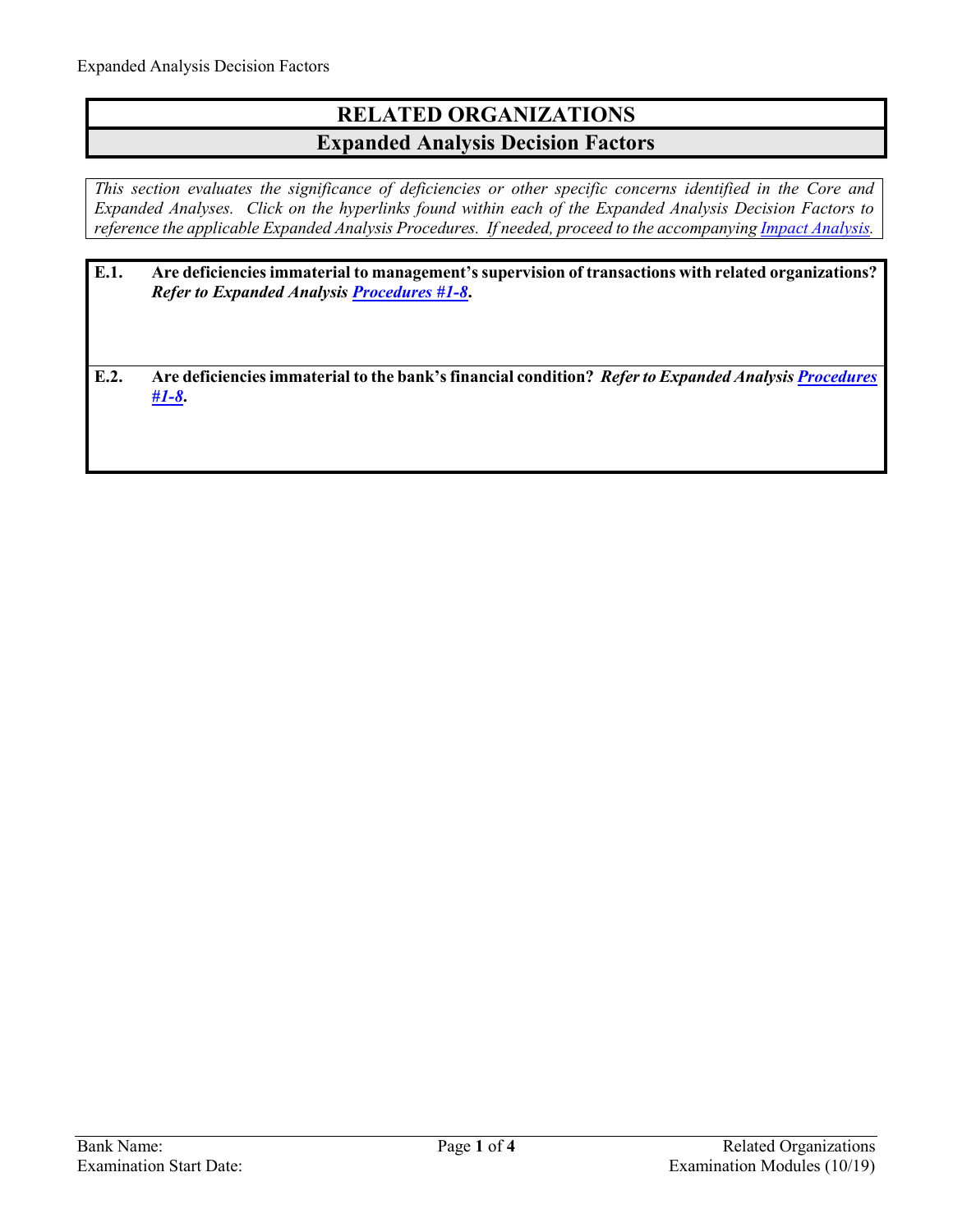## **RELATED ORGANIZATIONS Expanded Analysis Procedures**

*Generally, procedures used in the Expanded Analysis should target concerns identified in the Core Analysis and Decision Factors. The flexible guidelines specified for the Core Analysis also apply to the Expanded Analysis. The procedures in the Expanded Analysis section focus on identifying risk exposures, verifying significant risks, and determining the capabilities and reliabilities of the internal measurement systems.* 

## <span id="page-1-0"></span>**Expanded Analysis Procedures**

- **1. Investigate why the policy and procedure deficiencies identified in the Core Analysis exist. Possible reasons for policy deficiencies may indicate:** 
	- **Management overlooked issues,**
	- **Management is unfamiliar with prudent guidelines and procedures, or**
	- **Management has not been responsive to previous recommendations to create or enhance policies and procedures.**
- **2. If poor compliance with policies and procedures exist, determine the reasons. Possible reasons include:** 
	- **A lack of awareness of policy existence,**
	- **A disregard for established policies,**
	- **A misunderstanding of the intent of policy guidelines, and**
	- **Poor internal communication of policy and procedures or subsequent revisions.**
- **3. Determine whether management commits to and supports proper controls and monitoring to ensure policy guidelines are followed in the future. Determine whether proposed controls are reasonable.**
- **4. Determine the effect on the bank of inappropriate employee allocation agreements or nonconformance with agreements.**

**5. Determine whether reimbursements are necessary for improper transactions.**

**6. Determine whether the affiliate's or subsidiary's financial position will require additional funding requirements. Identify the source of the additional funding and the effect on the bank.**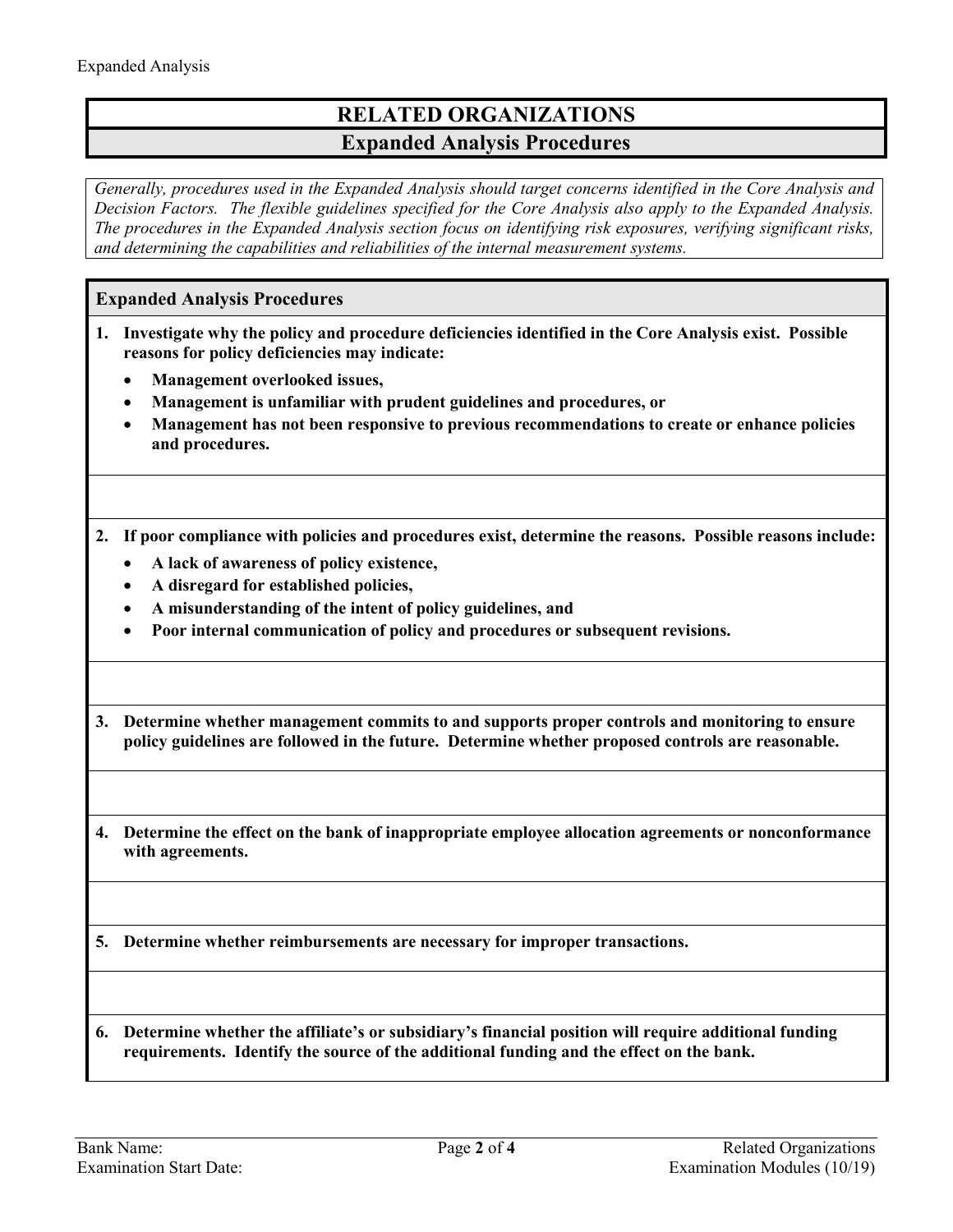- **7. Determine the cause of violations and identify responsible parties. Consider the following:**
	- **Unfamiliarity with laws and regulations,**
	- **Negligence,**
	- **Misinterpretation of statutory or regulatory requirements or prohibitions, and**
	- **Willful disregard.**

**8. If the bank is critically undercapitalized (under FDI Act Section 38, Prompt Corrective Action definitions), determine whether the bank has engaged in any covered transaction as defined in Federal Reserve Act Section 23A, without the prior approval of the FDIC or FRS.**

**End of Expanded Analysis. If needed, Continue to [Impact Analysis.](#page-3-0)**